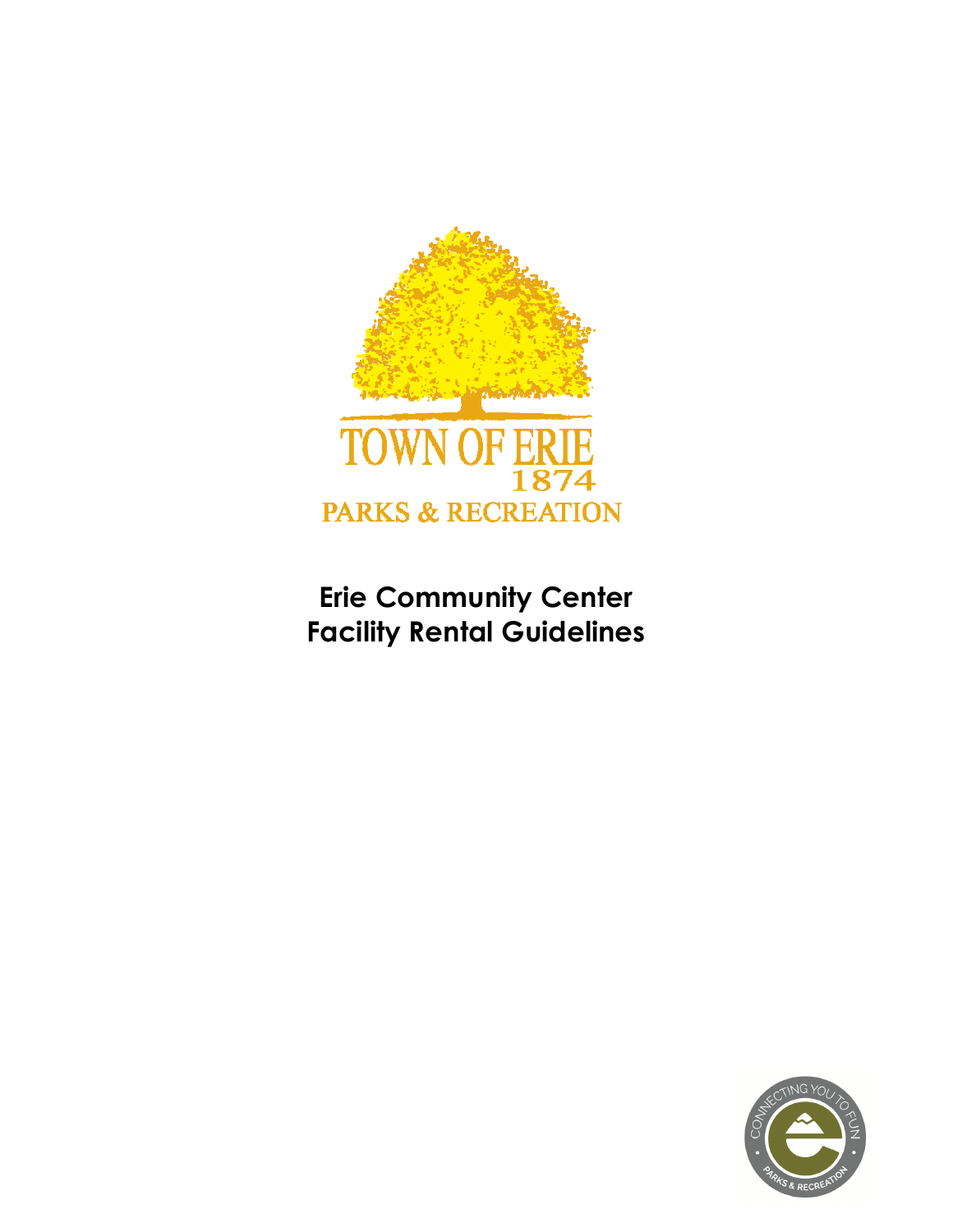# **1.0 GENERAL QUALIFICATIONS, RESTRICTIONS AND REQUIREMENTS**

- *Admission*. A permittee may not charge attendees a registration or participation fee or charge for the private event. A permittee shall not sell, vend, peddle, or distribute any merchandise or property whatsoever, or sell tickets or solicit contributions (donations) in any facility except with the prior written consent of the P& R Director.
- *After Hours.* A private event held after the facility is closed may be permitted subject to the permittee paying the hourly staff costs and any extraordinary costs that might result from the private event being held after hours. Additional restrictions regarding areas of access may be imposed. Overnight rentals are not permitted.
- • *Damage Deposit.* A damage deposit will be required for permits that anticipate one-hundred (100) or more attendees or for private events that present unusual circumstances (Department will determine).
- *Areas Open for Use.* A private event shall be limited to the facility specified in the permit. Restrooms, parking areas, points and paths of access to the permitted facility may be specified or restricted. It is the responsibility of the permittee to make certain that attendees comply with any specifications or restrictions on parking, restrooms, or access. The facility and all areas open to attendees must be vacated promptly upon expiration of the time period specified in the permit.
- *Facility Rental Request Form.* Must accurately and completely specify all proposed activities, anticipated attendance, food and beverage service, requested facility, facility configuration, special needs, and requested date(s) and time. Department staff will evaluate this information in terms of the availability and adequacy of size of the requested facility and respond back via email within 5 business days.
- • *Emergency Situations*. During an emergency situation, the permittee and the permittee's attendees shall not interfere with Department staff in the performance of their duties. Permittee and permittee's attendees may be asked to assist during such a situation and may do so at their own discretion. If 911 is called by permittee, permittee is responsible for notifying the Manager on Duty.
- *Fees and Charges*. Permit fees must be paid prior to issuance of a permit. Additional charges specified in this policy must be paid as prescribed in the permit or upon presentation by the Department of a bill for such charges.
- *Commercial Activity.* It is unlawful for any person to conduct commercial activities or sales for profit in the Erie Community without the expressed written consent of the P&R Director and in full compliance with the business license requirements of the Town. If approved, the event must meet the following criteria: 1) is private, by invitation only; 2) is recreational in nature; 3) does not duplicate existing programming provided by the Department or its contractors; 4) all activity must occur inside the community room(s) rented.
- • *Fundraising.* No fundraising may occur in any indoor common areas of the Community Center. Any such activity must occur inside the community room(s) rented. Prior written consent from the P & R Director required.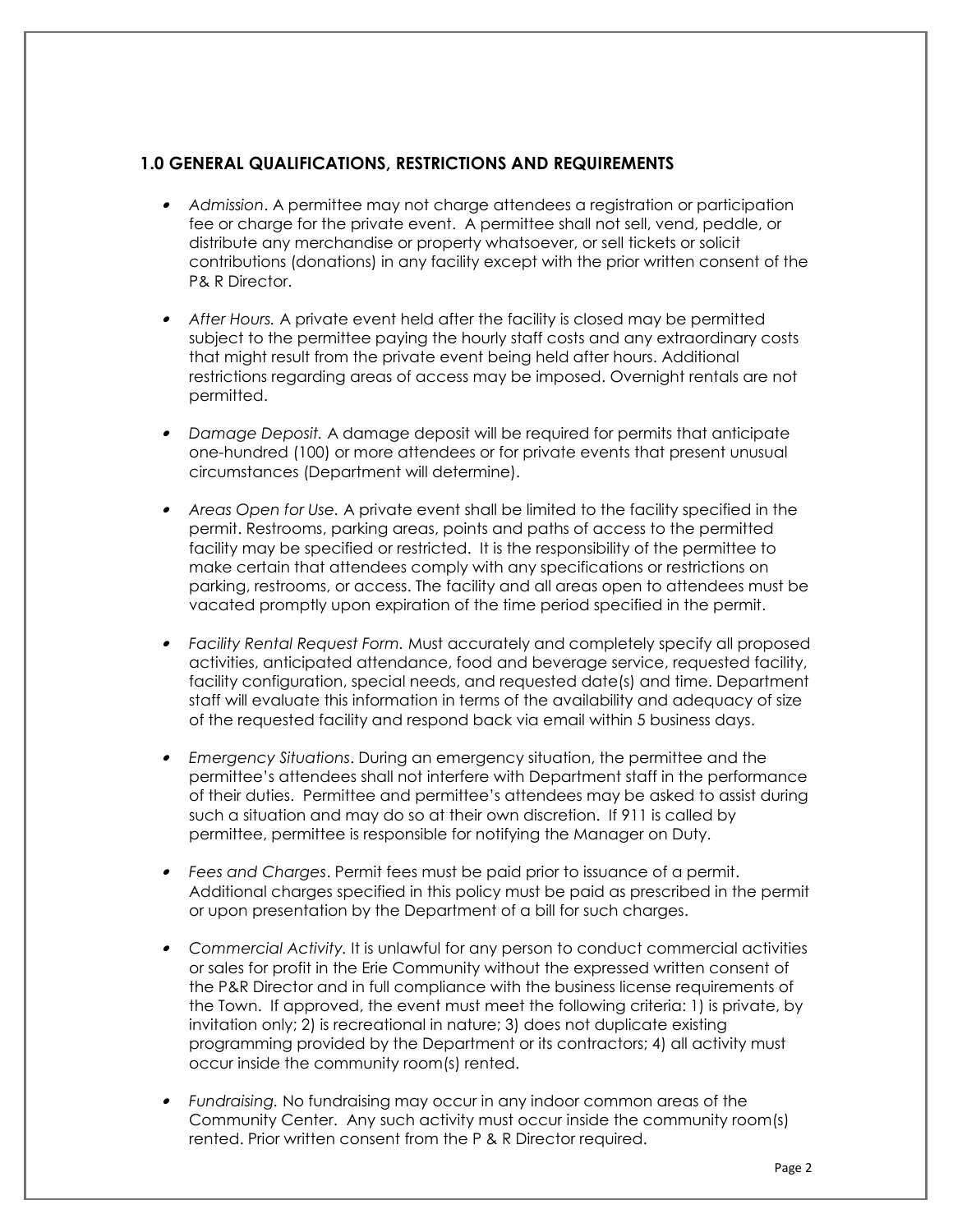- *Private Businesses*. We make every effort to offer certain facilities for occasional rental by the public for private use; these are usually for special events/activities or one-time uses. We do not make it a practice to rent public facilities on a recurring basis for private business owners to conduct their businesses.
- *Occupancy Limitations*. Attendance for a private event must not exceed occupancy based on the chosen seating configuration and/or the limitations under the Town's fire and building codes. Any private event that results in attendance, including permittee, permittee's employees, contractors, and agents, exceeding building or seating capacity may be terminated without notice and without refund of fees or charges.
- • *Permittee's Liability to Attendees and Employees*. The Town will not be held liable for any injuries to attendees or the permittee or the permittee's employees, agents, or contractors, nor will the Town be held responsible for loss, damage or theft of any equipment or personal articles owned, leased or rented by attendees or the permittee or the permittee's employees, agents, or contractors using the facility. By accepting a permit for a facility, the permittee agrees to indemnify the Town for all costs and expense arising from such injuries, loss, damage, or theft.
- • *Permittee's Liability to Town*. The permittee is financially responsible to the Town for any and all damage and/or theft of Town property occurring in the area used by the permittee. Excessive wear or damage to Town equipment and/or facilities caused during the private event, the loss of Town-owned property related to the private event, or failure to clean the facility may result in loss of the damage deposit. The Town reserves the right to pursue any legal remedies available to it to recover any costs or expenses for repairing, replacing, restoring, or cleaning any facility or property destroyed, damaged, lost, or improperly cared for as the result of or in connection with the private event. Nothing in this policy or the issued permit shall waive or reduce the liability a permittee may have for such damage.
- • *Rules and Regulations*. All Department rules and regulations apply to a private event held under a permit. These include, but are not limited to, prohibitions on the following in facilities: smoking, weapons and firearms, alcoholic beverages (without the written consent of the Director) illegal substances, and pets or other animals (except for service animals).
- • *Alcohol.* Alcohol may be served at a private event under the following conditions: the event is by-invitation-only, that all alcoholic beverages are handled in such a way that minors cannot inadvertently access it, all alcohol is consumed within the permitted area, and that no one who is inebriated is served. All alcohol requests must also be approved and issued a permit by the Town Clerk.
- • *Solicitations.* Solicitations may not occur anywhere on the premises (parking lot included) unless written consent is given by the P & R Director. Handbills and/or flyers may not be placed on cars in Town parking lots or distributed at Town sponsored special events.
- • *Staffing*. Department staff must be present during the private event and shall have full access to all activities, at any time, in order to ensure that all Departmental rules and regulations, policy restrictions and requirements, and permit terms and conditions are being observed.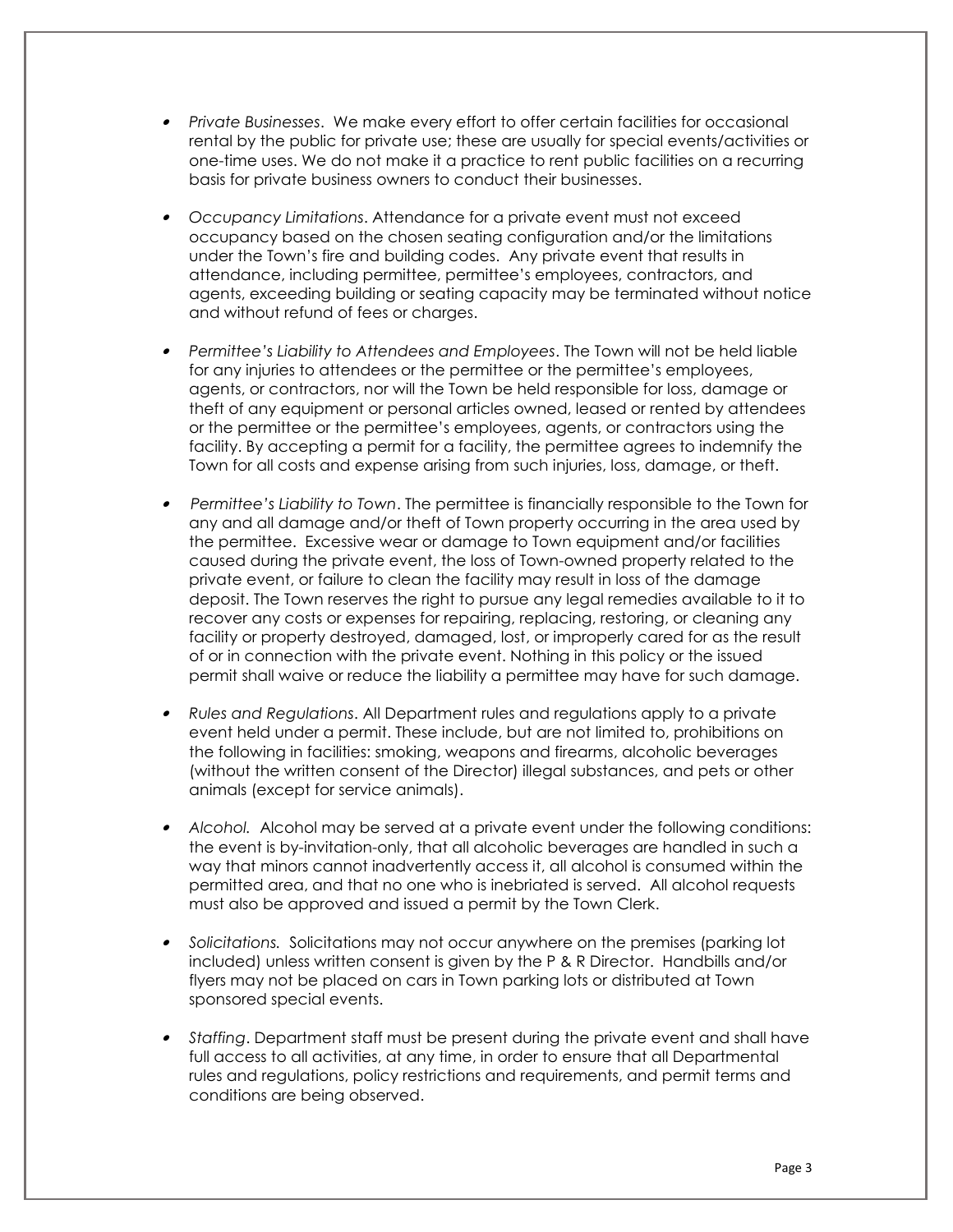- • *Supervision and Control*. The permittee will be responsible for the conduct and control of their attendees and must take all reasonable measures to assure compliance by attendees with all Departmental rules and regulations, the qualifications, restrictions, and requirements of these guidelines, and the terms and conditions of the permit.
- *Enforcement*. Failure to substantially adhere to any of these qualifications, restrictions, or requirements may result in cancellation of a permit and other consequences as set forth in the cancellation policy.

# **2.0 CANCELLATION POLICY**

• *Cancellation with Cause*. If a permittee fails to substantially adhere to Departmental rules and regulations, qualifications, restrictions, and requirements of this policy, or any terms or conditions on the permit, the Department reserves the right to cancel the permit at any time and not refund the fees, charges or damage deposit, and/or to impose restrictions or prohibitions on the permittee as to any future permitting or use of facilities, as the P & R Director (or his/her designee) may deem appropriate under the circumstances.

Cancellations made at least 7 calendar days prior to the permit date will receive a full refund. Cancellations made less than 7 calendar days prior to the permit date will receive a 50% refund of the total permit cost.

• *Reserved Right to Cancel/Relocate*. The Department reserves the right to cancel a permit at any time due to unforeseen factors or events, including but not limited to closure of facilities, mechanical failures, natural disasters, staff reductions, reduced hours of operation, or required use of a facility for a Townsponsored event. A full refund will be made for such a cancellation. The Town also reserves the right to reschedule any use with at least 14 days notice to permittee, and to relocate an event to another, comparable room without prior notification.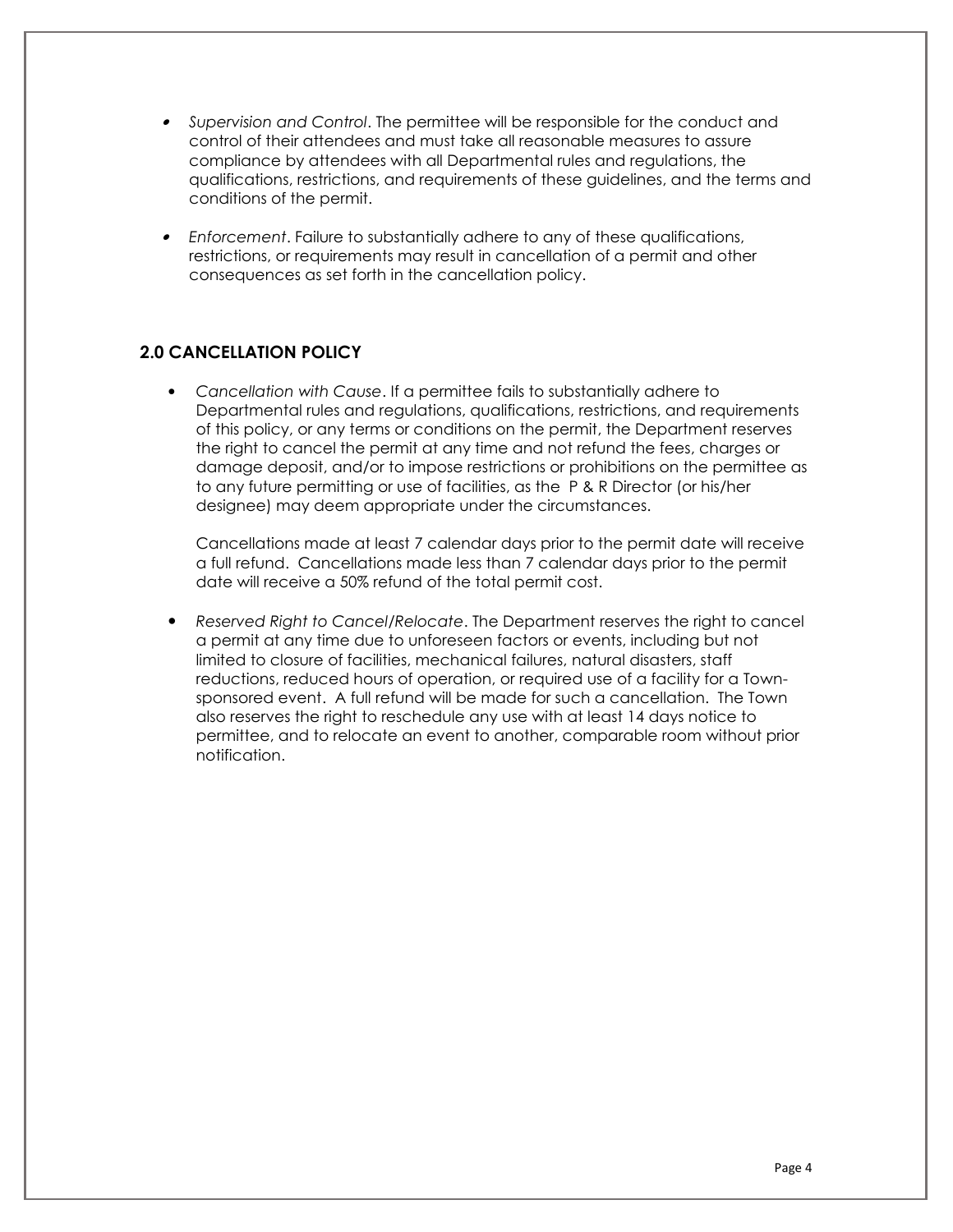# **3.0 PROCEDURES**

### **3.1 Process**

A completed and signed Facility Rental Request Form for a permit must be submitted to the Rental Assistant Coordinator by a guest 21 years of age or older. **Applicants are encouraged to closely review these guidelines prior to completing and submitting the request form. Submission of a request form (written or online) indicates the applicant's acceptance of, and willingness to comply with, the qualifications, restrictions, and requirements of these guidelines.** 

Once date, time and room availability is determined by Department staff, the permit application will be processed and issued, provided all qualifications, requirements, and restrictions of these guidelines have been satisfied or resolved. Payment is due when the event is booked.

A check-in/check-out form will be completed on the day of the private event by the Manager on Duty and the permittee, both before and after the private event.

# **3.2 Damage Deposit**

A damage deposit is required for private events for which more than one-hundred (100) attendees are expected. A damage deposit may also be required for a private event involving fewer than one-hundred (100) attendees if the private event involves significant/higher risk physical activities on the part of the participants (Department will determine). Attendance will be determined by the occupancy limitation for the chosen seating configuration in the facility unless the permittee can demonstrate that attendance is by invitation only and that the number of invited attendees shall not exceed the prescribed numbers.

Damage deposits will be refunded in full except under the following circumstances:

- Additional space is used beyond the facility specified in the permit without permission and approval.
- Poor guest conduct, which necessitated calling the Erie Police Department and/or dictated terminating the permit during the private event.
- Violation of weapons, firearms, illegal substances prohibitions, and/or any other violations of the code of conduct.

Providing or forfeiting a damage deposit does not eliminate or reduce the obligation of the permittee to comply with the qualifications, restrictions, or requirements of these guidelines or the legal remedies available to the Town for violations of rules and regulations, of these guidelines, or of the permit.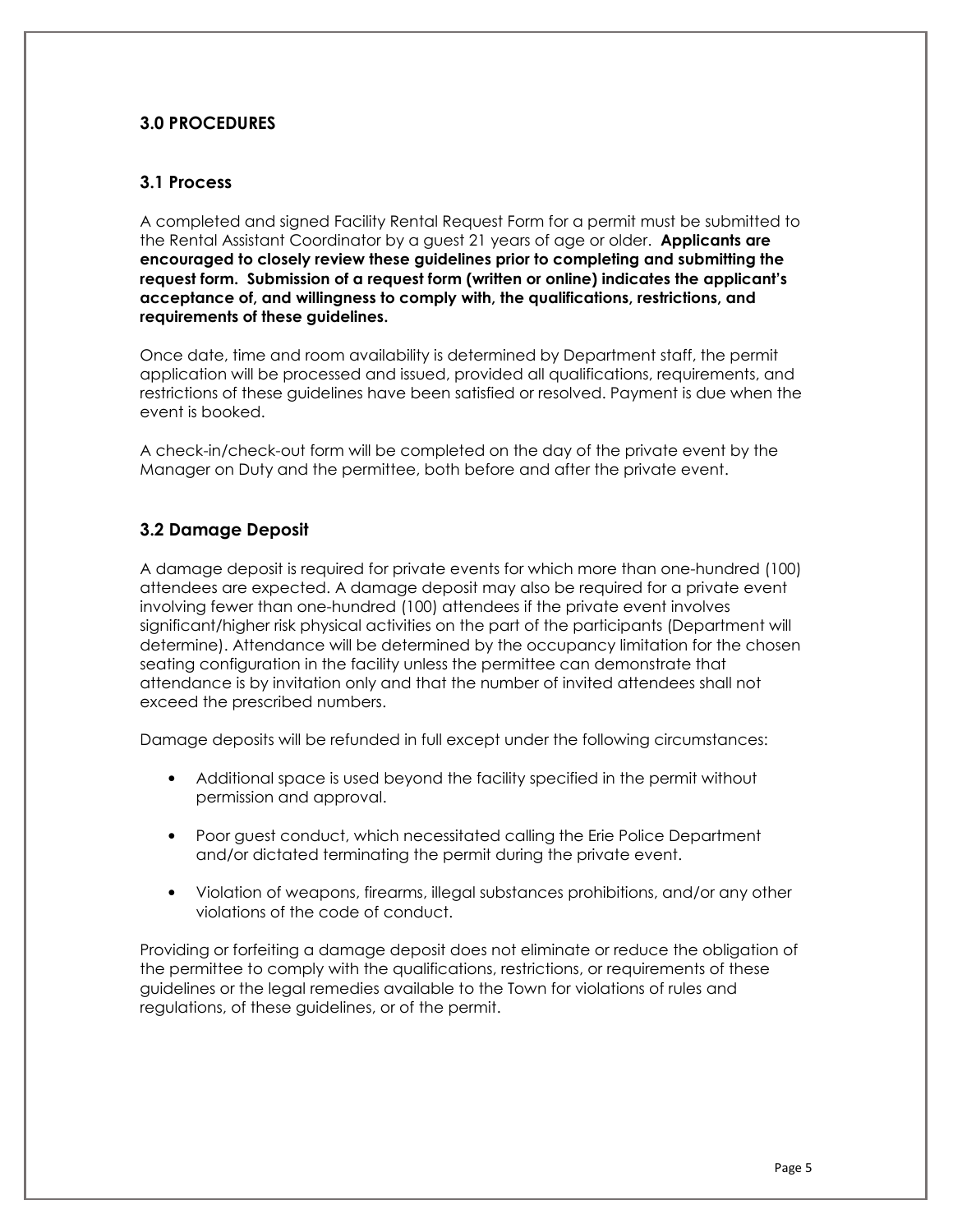# **3.3 Refund and Appeal**

If the Department decides to retain the damage deposit or cancels a permit without refund of fees, charges or damage deposit, the permittee will be notified in writing within the same week of the event, stating the reasons for denying the refund. The permittee may appeal the decision by writing an appeal to the Director. Said appeal must include all reasons for the refund to be made and/or justifications or disputes with respect to alleged violations of the permit, policy, or rules and regulations that resulted in the forfeiture of fees, charges, and/or damage deposit. The P&R Director will review and decide the appeal and mail out his/her decision within two weeks of receiving the appeal.

#### **3.4 Indemnification and Insurance**

As a condition of the private event permit being issued, the permittee shall indemnify and hold harmless the Town of Erie and its employees from and against any and all causes of action, losses, liability, and costs (including statutory liability under worker's compensation laws) in connection with any claims for damages as a result of injury or death to any person or damage to or loss of any property sustained by the permittee, the permittee's employees, agents, or contractors, and any invitees, guests, attendees, or participants arising from or associated with the use or occupancy of the facility permitted by the permittee for a private event and/or other common areas used in connection with the private event.

#### **3.5 Attendee Waiver of Liability**

As a condition of the permit, the Manager on Duty may also require that the permittee obtain signed waivers of liability from all attendees and from the parents or guardians of all attendees under the age of eighteen (18) years, if the private event involves significant/higher risk physical activities on the part of the participants (Department will determine. i.e., climbing wall waiver form). The originals of all signed waivers must be provided to the Manager on Duty prior to the private event. The Manager on Duty shall have the right to confirm that all persons required to sign a waiver have submitted fully and properly executed waivers.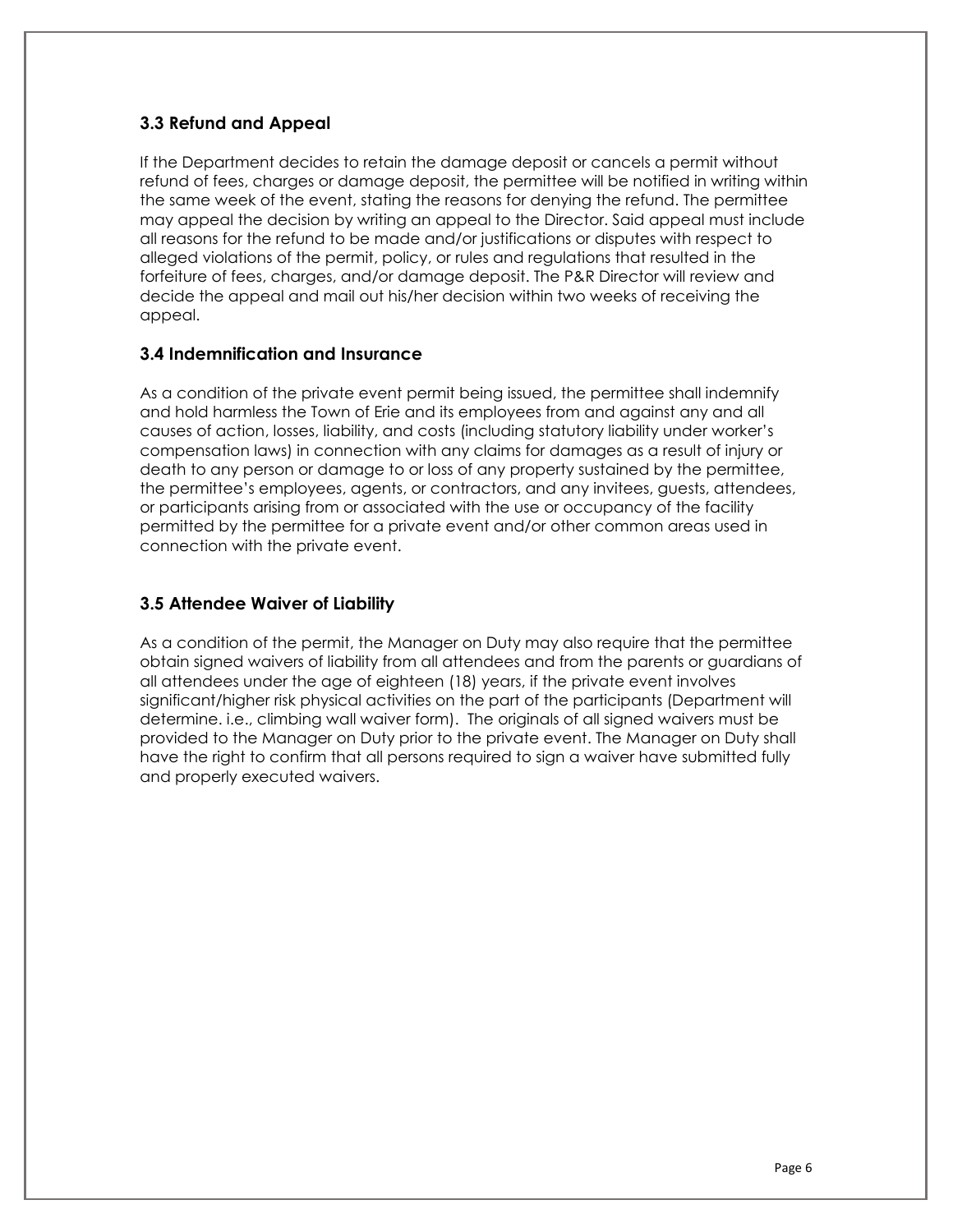# **4.0 CONDITIONS OF USE**

#### **4.1 Code of Conduct and Restrictions**

- The Department expects reasonable and appropriate behavior from those who visit and use the facilities and participate in activities. The Department has established a code of conduct to ensure safety and enjoyment and reserves the right to deny admission and/or take disciplinary action against any individual violating the code of conduct. A violation includes, but is not limited to, the use of obscene language or gestures, disorderly conduct, theft, public intoxication, use of drugs, sexual misconduct, indecency, harassment, failure to cooperate with staff, possession of weapons of any kind, non-compliance with established policies and rules, an unlawful activity and any other behavior deemed offensive or unacceptable. Department staff will enforce this code of conduct.
- Smoking is not allowed within 15 feet of the ECC. The sale of tobacco or tobacco-related products is strictly prohibited.
- Gambling of any form is strictly prohibited.
- Pets or animals of any kind (except for service animals) are not allowed.
- Signs outside the ECC advertising a private event are prohibited. Signs inside the ECC are restricted. With Supervisor approval, small, temporary signs may be placed in corridors of the ECC where the private event is being held. All signs must be promptly removed following the private event.
- All motor vehicles must be parked in designated parking spaces. All traffic laws and rules and regulations regarding the movement and location of motor vehicles shall be observed.
- Temporary storage of any items before or after the private event will not be provided unless pre-arranged with the Manager on Duty, which is subject to availability of storage space and opportunity to access the space.
- Any filming or videotaping of the private event shall be restricted to the permitted facilities unless written permission is obtained from the Manager on Duty. Under no conditions shall cameras or similar devices capable of preserving a visual image be permitted in restrooms or locker rooms.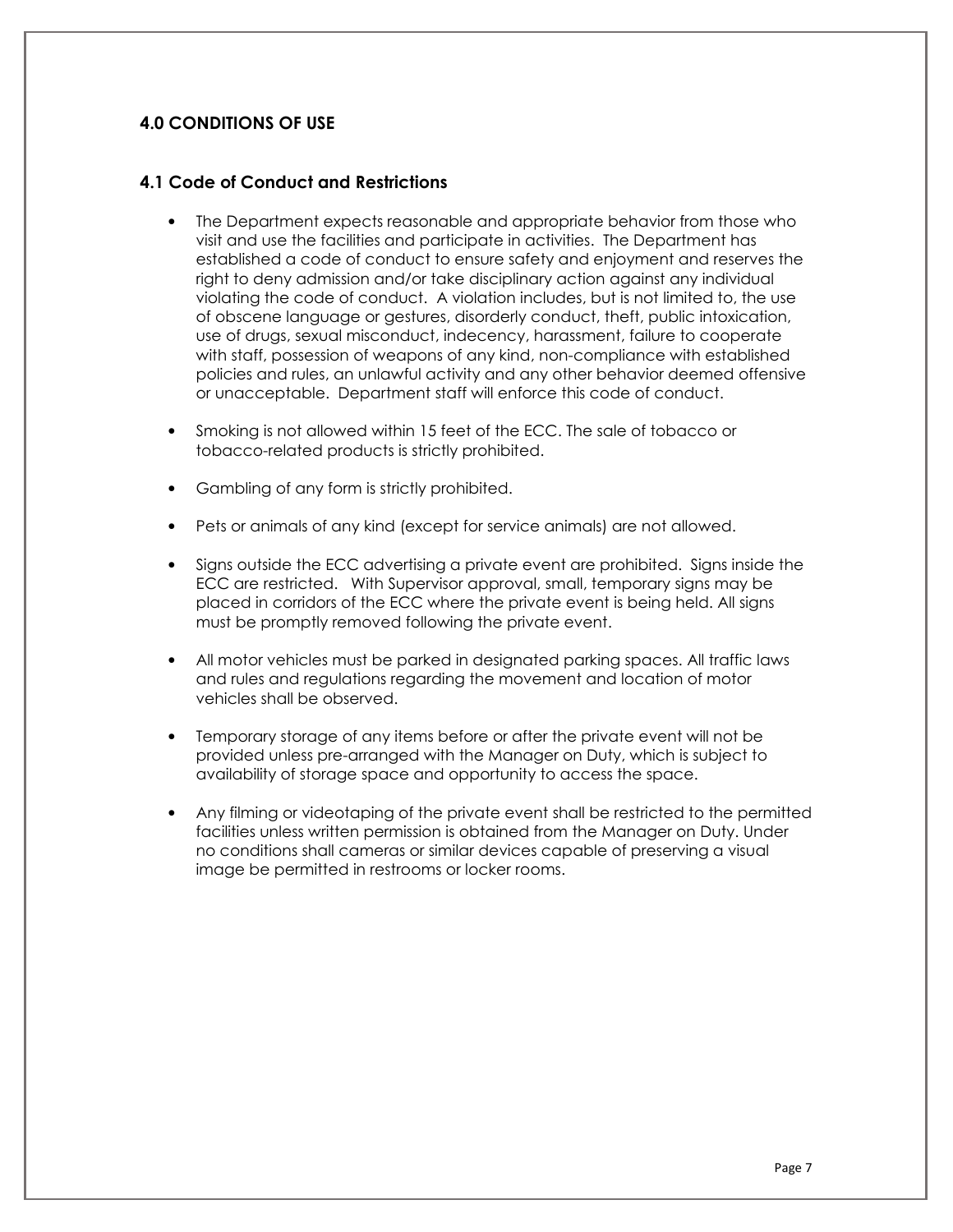# **4.2 Food and Drink**

- Food and drinks are allowed only in areas designated by the Manager on Duty. The permittee shall be responsible for cleaning the area used.
- The Department does not furnish any utensils, plates, cups, serving dishes, tablecloths, etc. for rentals (except for birthday party package rentals in the Party Room).
- No rice, confetti, or birdseed is allowed in or around the ECC, including sidewalks, entrance areas, adjacent patios, lawn and/or parking lots.
- All permittees and/or vendors that intend to sell, give away or otherwise provide food must comply with all requirements published by Weld County Environmental Health.

#### **4.3 Equipment, Furniture and Music**

- The permittee shall not erect or operate any machinery or equipment (other than that provided by the Department) on any facility, without the consent of the Manager on Duty. The permittee shall not install any wires or electrical appliances without permission.
- The permittee shall not use, under any circumstance, any substance of an explosive, highly flammable, hazardous, or toxic nature in or near any facility.
- The permittee may rent extra furniture from an outside vendor if the furniture provided will not allow for enough seating. Department staff will ensure all room setups adhere to fire code and do not block access to any exits.
- Music and noise must be kept at a reasonable volume level, at the discretion of the Manager on Duty.

#### **4.4 Decorations**

- Nothing is to be attached to painted walls, ceilings, partition walls or partition door tracks. Masking tape may be used to attach decorations to windows and/or metal window/door frames.
- The partition walls are magnetic. Decorations may be affixed to partition walls with magnets.
- Decorations must not deface the facility and will be subject to the approval and subsequent supervision of the Manager on Duty.
- All decorations must be installed during the time specified in the permit.
- Permittee must provide materials for use in decorating. The Department does not provide materials.